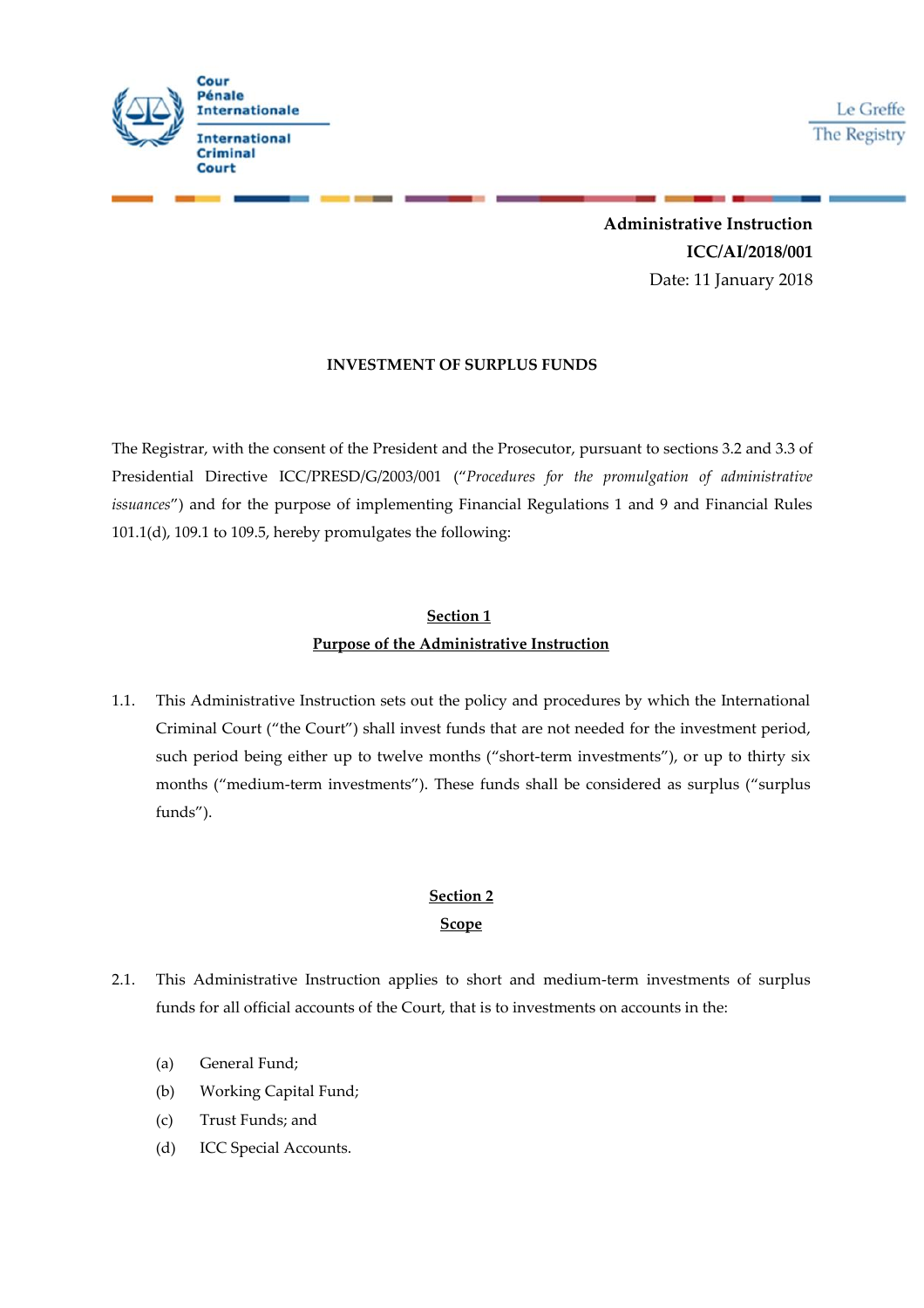2.2. Surplus funds shall be invested on a global basis and for a period of up to thirty six months, in accordance with Financial Regulation 9 and Financial Rule 109.1.

## **Section 3 Investment responsibilities**

3.1. In accordance with Financial Regulation 1 and Financial Rule 101.1 (d), the Registrar delegates his/her authority to the Head of the Accounts and Treasury Unit for short and medium-term investment of surplus funds. The Head of the Accounts and Treasury Unit shall be responsible for the day-to-day management and control of investments under the direct supervision of the Chief of the Finance Section.

### **Section 4**

#### **Investment policy**

- 4.1. The primary principle of the Court's investment policy is the preservation of the purchasing power of the Court's cash assets. Within this overall objective, the main principles governing the investment of surplus funds shall be:
	- (a) Maintaining liquidity;
	- (b) Avoiding undue currency risks; and
	- (c) Earning a reasonable rate of return without jeopardising the security of the Court's assets.

## **Section 5 Determination of surplus funds**

- 5.1. The Chief of the Finance Section, together with the Head of the Accounts and Treasury Unit, shall determine the amounts and maturities of investments on the basis of cash flow projections, monthly expenditure forecasts, and any maturing investments.
- 5.2. The amounts and maturities of investments shall be placed in a manner which covers the Court's immediate monthly disbursement needs for operational purposes. When this requirement has been met, any remaining funds may be invested.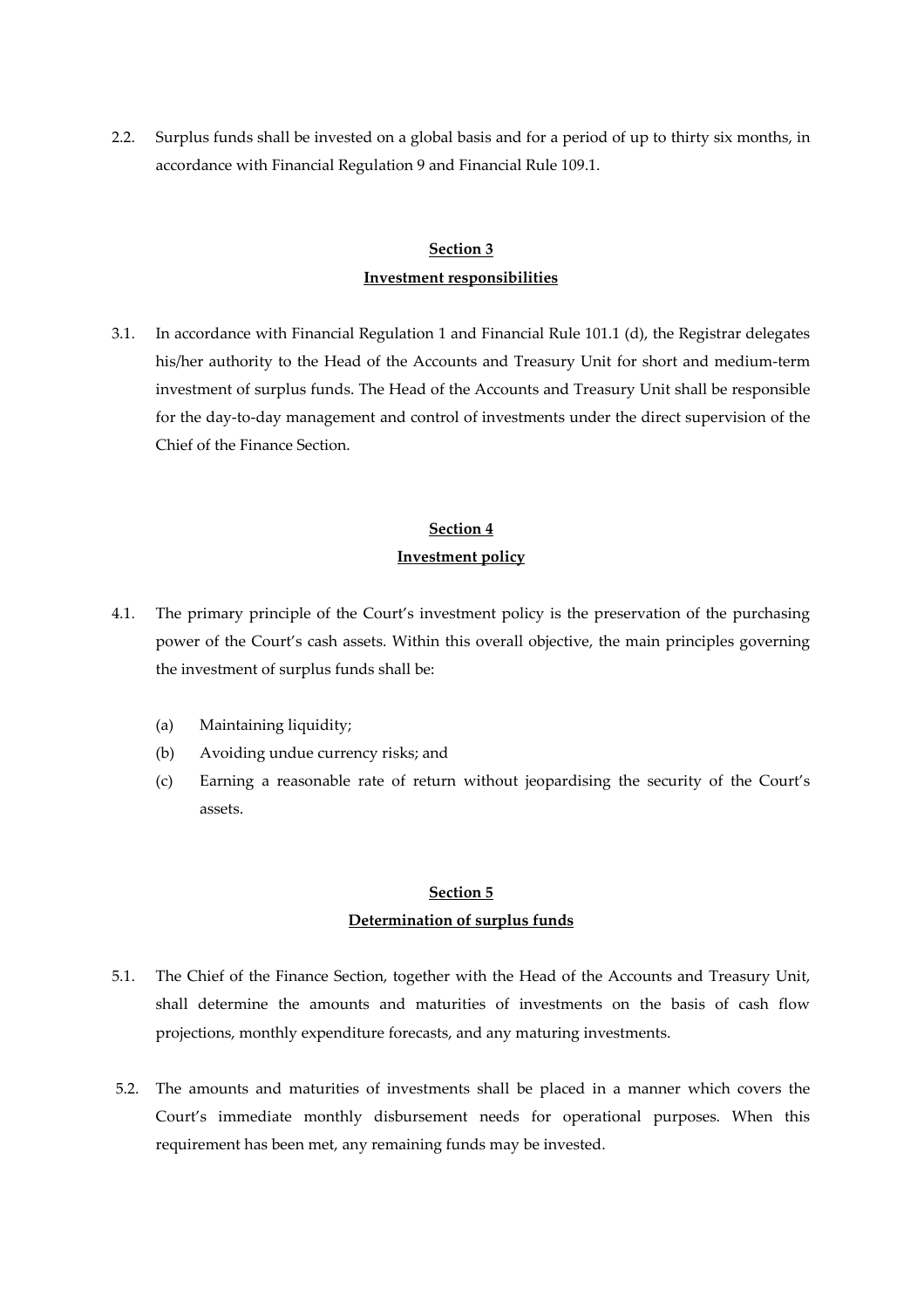#### **Section 6**

### **Types of investments**

- 6.1. Investments shall be placed in the following instruments:
	- (a) Currency time deposits;
	- (b) Money market funds;
	- (c) Currency certificates of deposit;
	- (d) Notes and bonds with short or medium-term maturities;
	- (e) Commercial paper issued by banks;
	- (f) Treasury bills and notes; and
	- (g) Bankers' acceptances.
- 6.2. Funds required for future disbursements shall be kept in interest-bearing current accounts, withdrawal from which requires no advance notice. Funds in current accounts shall also serve as liquidity reserve, so that any unforeseen cash requirements may be covered.

## **Section 7 Tendering procedures**

- 7.1. When placing investments, the Head of the Accounts and Treasury Unit shall seek to obtain competitive bids from at least three different sources. Funds shall normally be placed with the source providing the highest interest rate, subject to the restrictions stated in sub-section 9.1 and sub-section 9.3 below.
- 7.2. This procedure shall also be followed in situations where prior investments reach their maturity date, but the funds are not required at that stage and should be rolled over. In a situation where there is an investment rollover, if an alternative financial instrument or institution is found to be offering a higher interest rate, the principal plus interest shall normally be transferred to the financial instrument or institution offering the highest interest rate, subject to the restrictions stated in sub-section 9.1 and sub-section 9.3.
- 7.3. Any exceptions to the tendering process and reasons for not accepting the bid with the highest interest rate must be approved by the Chief of the Finance Section, recorded and attached to the copy of the confirmation order. After receiving the financial institution's official advice confirming the placement, the Head of the Accounts and Treasury Unit shall compare the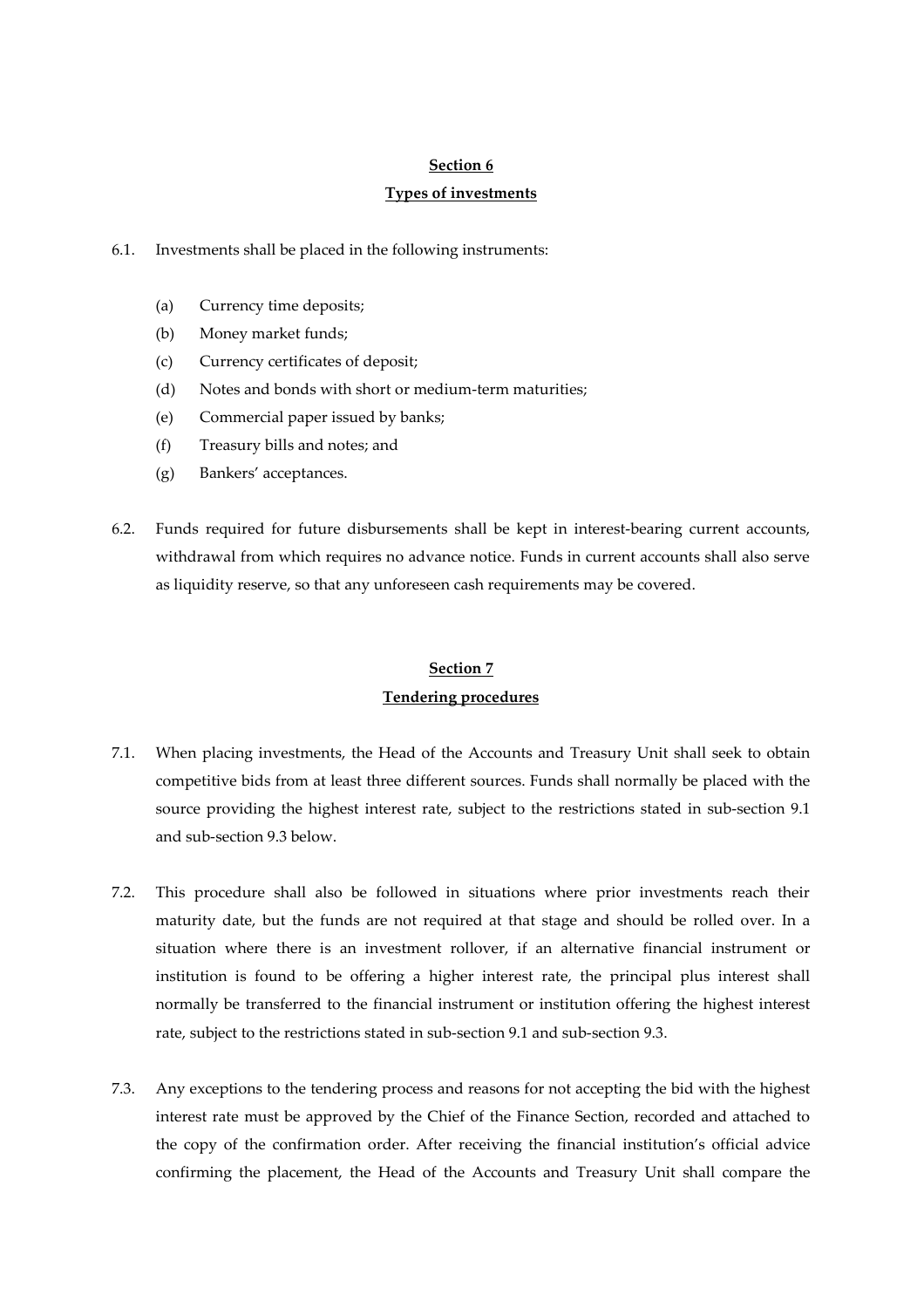confirmation order with the financial institution's advice and follow up on discrepancies without delay.

### **Section 8**

### **Investments Review Committee and Investment Reporting**

- 8.1. All investments and investment operations shall be reviewed periodically by the Investments Review Committee, in accordance with its terms of reference as set out in annex 1 to this Administrative Instruction. The Investments Review Committee shall act in an advisory capacity to the Registrar.
- 8.2. In accordance with Financial Regulation 9.1, the Registrar shall report periodically on all investments to the Presidency and, through the Committee on Budget and Finance, to the Assembly of States Parties.

## **Section 9 Financial institution selection and investment limits**

- 9.1. For reasons of security, investments shall be placed only with financial institutions which offer a minimum AA (-) credit rating as assessed by Standard & Poor's, Moody's or Fitch, which indicates that an institution has a strong ability to repay debt obligations.
- 9.2. The Head of the Accounts and Treasury Unit shall, on behalf of the Registrar, maintain an upto-date list of reputable financial institutions which are domiciled in the major money market centres throughout the world. All investments shall require the signature of two official bank signatories in accordance with Financial Rule 109.3 (b).
- 9.3 Investments shall be spread amongst a number of financial institutions to avoid concentrating too many funds within few institutions. Not more than one third of the cash assets shall normally be invested in one institution. If the cash assets decrease to a point where more than one third is invested in one institution, the situation shall be regularised as soon as sufficient investments have matured.
- 9.4. The financial institution's selection and investment limits shall be relaxed during periods of external events such as an unstable situation in the financial sector. The Head of the Accounts and Treasury Unit together with the Chief of the Finance Section shall determine concentration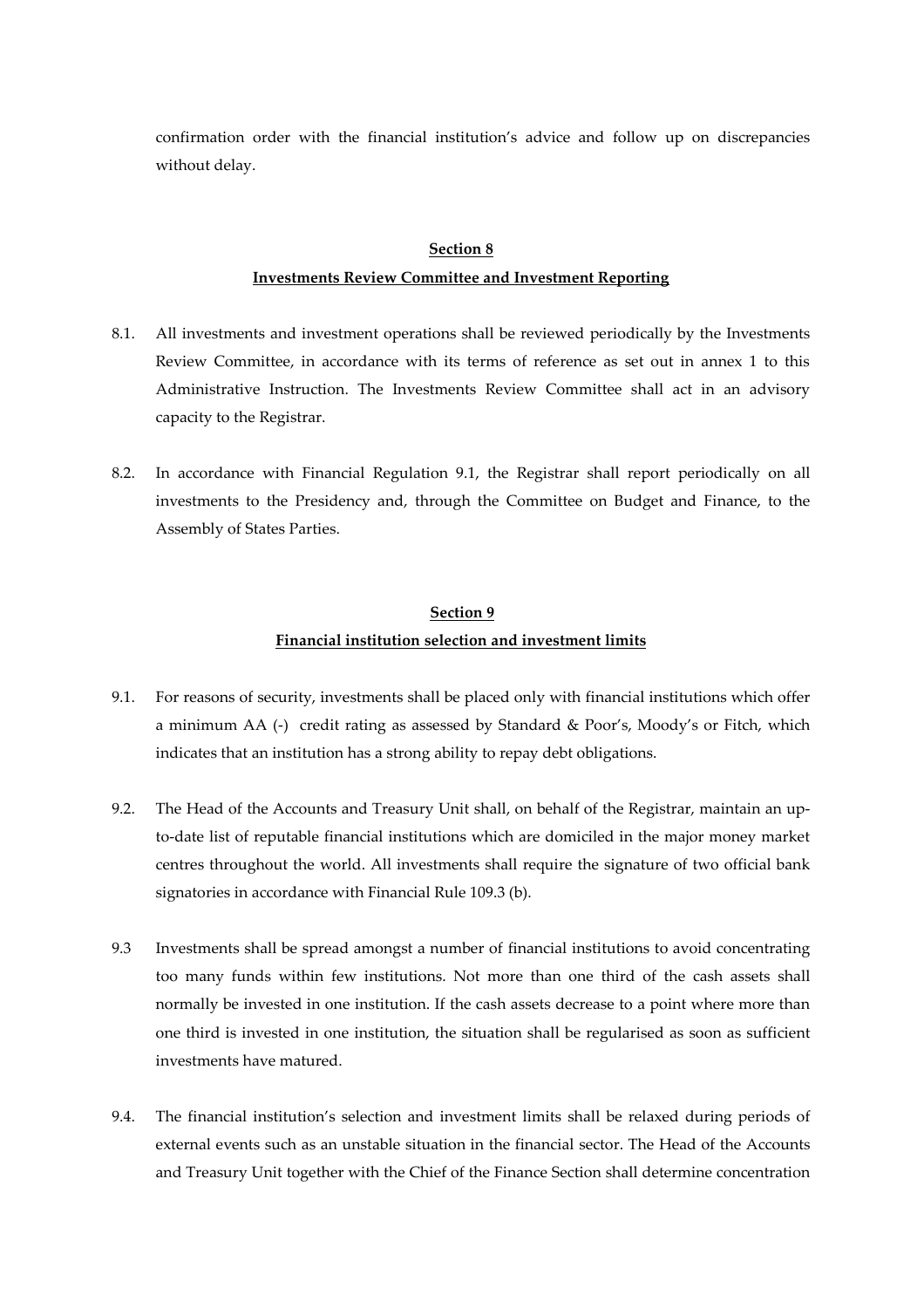of funds and financial institution selection based on the safety and security of the funds. This exception shall be approved by the Investment Review Committee. The concentration of funds and financial institution selection standard procedures shall be reinstated immediately upon the stabilisation of the financial sector.

## **Section 10 Monitoring of investments**

- 10.1. All investments shall be closely monitored by the Head of the Accounts and Treasury Unit who can anticipate and appropriately respond to any risks such as deteriorating economic or political conditions in States where the funds are located or, deteriorating credit rating of financial institutions with which investments are placed which may have a negative effect on the value of investments which have not matured. Any potential or real risks which may arise shall be brought immediately to the attention of the Investments Review Committee.
- 10.2. Before investments reach maturity, the Head of the Accounts and Treasury Unit, in coordination with the Chief of the Finance Section shall decide, whether all or part of a maturing investment should be rolled over, invested in another financial instrument or institution, or transferred to a current account on the basis of the liquidity position and the recommendations of the Investments Review Committee. Any such roll over or re-investment shall be subject to the requirements and procedures set out in section 7. The Head of the Accounts and Treasury Unit shall instruct the financial institution holding such investments as to the disposition of those funds. For all investments the Head of the Accounts and Treasury Unit shall ensure that the correct amount, including the principal plus investment income, is credited to the Court's accounts.

### **Section 11 Accounting procedures**

- 11.1. The Head of the Accounts and Treasury Unit shall record all investment transactions, placements, redemptions and investment income in the accounts of the Court.
- 11.2. Investments shall also be recorded in an investment ledger by the Head of the Accounts and Treasury Unit, which shows the relevant details of each investment, including the:
	- (a) Nominal value;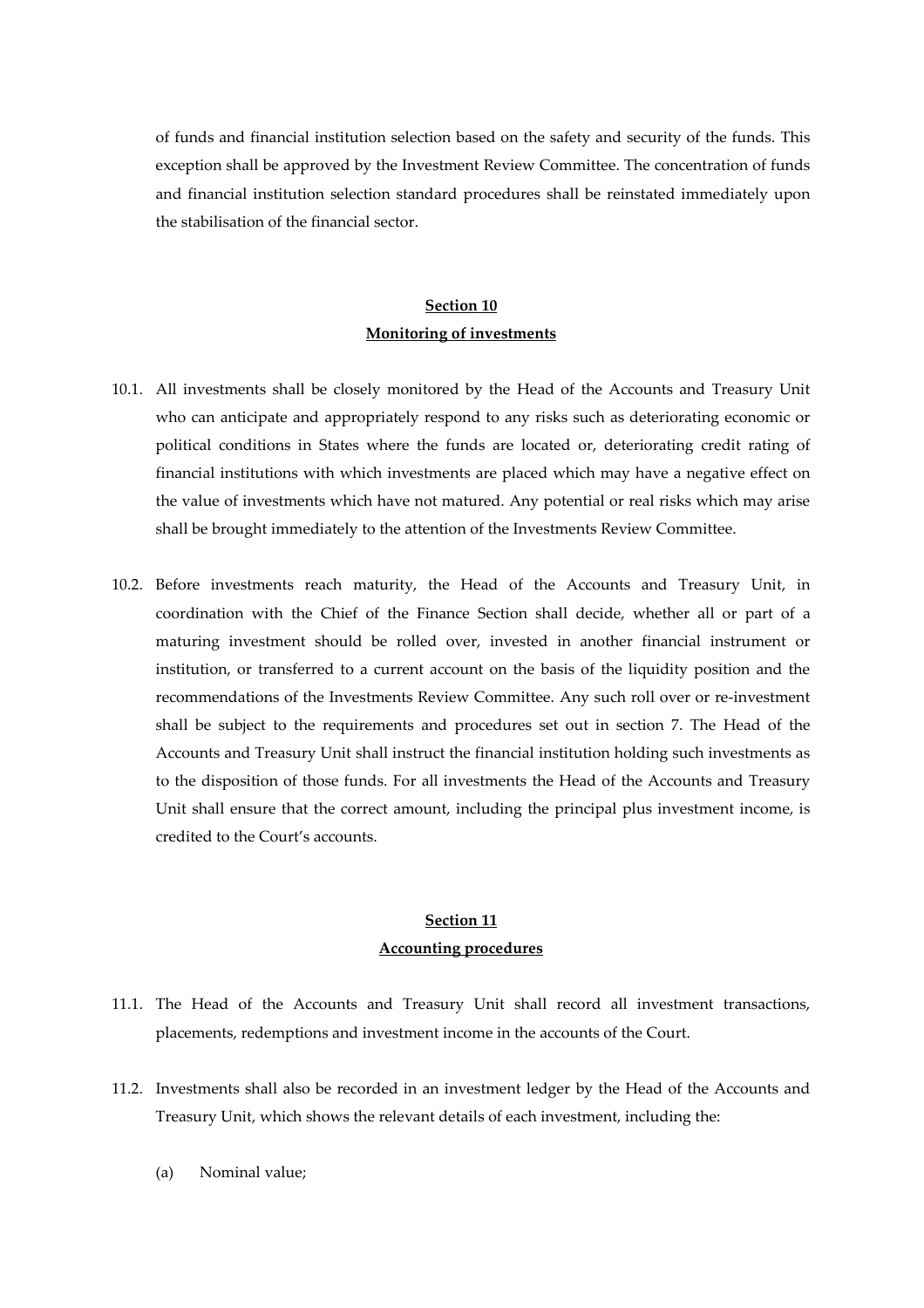- (b) Cost of the investments;
- (c) Date of maturity;
- (d) Issuer;
- (e) Proceeds of sale; and
- (f) Any income earned.

### **Section 12**

#### **Accounting and reporting rules for investments**

- 12.1. On a monthly basis, the Head of the Accounts and Treasury Unit shall report to the Registrar, through the Chief of Finance Section, on the status of the Court's investments by:
	- (a) Type of investment;
	- (b) Issuer;
	- (c) Currency;
	- (d) Nominal value;
	- (e) Time period;
	- (f) Maturity date;
	- (g) Interest rate; and
	- (h) Investment income.

## **Section 13 Custody of investments**

13.1. The Head of the Accounts and Treasury Unit shall be responsible for the custody of investment securities and other investment papers which shall be deposited in the safe located in the Finance Section, or in the safe deposit boxes of financial institutions.

### **Section 14 Final Provisions**

14.1. This Administrative Instruction shall revoke Administrative Instruction ICC/AI/2012/002 and its related annex.